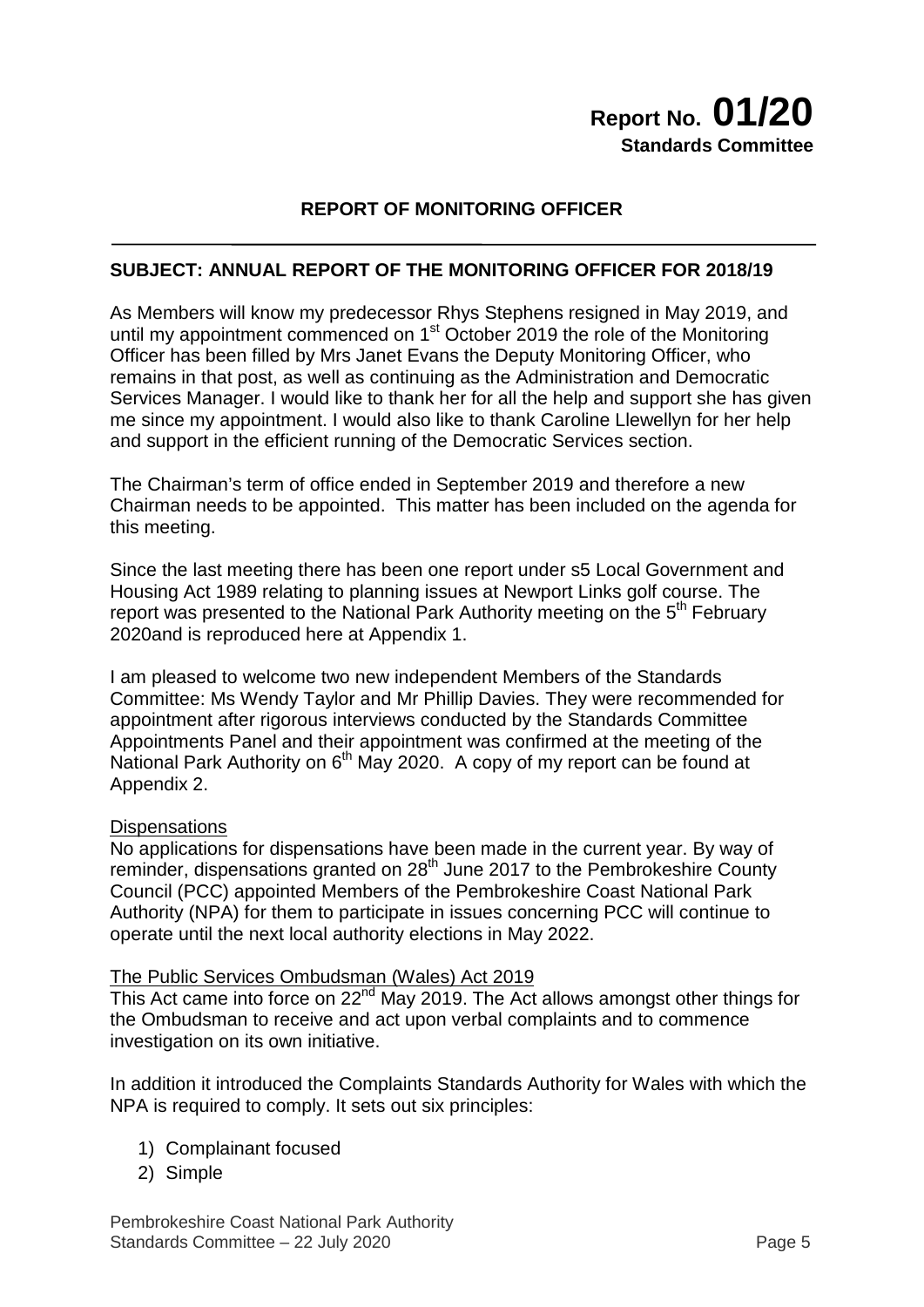- 3) Fair and objective
- 4) Timely and effective
- 5) Accountable
- 6) Committed to continuous improvement

It is intended that the current complaints procedure will be reviewed to ensure it complies with these new statutory requirements. Any necessary amendments will be introduced in due course.

#### Adjudication Panel for Wales

Because of delays caused by the coronavirus crisis no date for publication of the annual report has been given. When received I will include a résumé of its findings in my next report to the Standards Committee.

#### Public Services Ombudsman for Wales

The annual report has been published and can be reviewed on the website at [https://www.ombudsman.wales/wp-content/uploads/2019/07/Annual-Report-and-](https://www.ombudsman.wales/wp-content/uploads/2019/07/Annual-Report-and-Accounts-2018-2019-Final-ENG.pdf)[Accounts-2018-2019-Final-ENG.pdf](https://www.ombudsman.wales/wp-content/uploads/2019/07/Annual-Report-and-Accounts-2018-2019-Final-ENG.pdf)

By way of overview the number of complaints generally has been increasing, but none relate to the NPA.

Complaints relating to the code of conduct have increased by 4%. 51% of the complaints relating to code issues relate to issues of equality and respect and most concern the activities of Town and Community Councils. Complaints relating to other parts of the code are relatively infrequent which may reflect well on the training that has been provided to Members of local authorities generally.

The most recent Casebook published by the Ombudsman reflects this trend and can be viewed by following this link <https://www.ombudsman.wales/case-books/>

#### **Training**

Members will be aware that it is their responsibility to comply with the Code of Conduct for Members of local authorities in Wales but that responsibility is underpinned by the requirement placed upon the NPA to provide adequate training for Members.

Accordingly a training session was provided for the new Welsh Government appointed Members on the 4<sup>th</sup> December 2019 and for all members on the 29<sup>th</sup> January 2020 which was attended by 13 Members. The training included sections on social media, defamation, indemnities, predetermination, predisposition and unconscious bias and how to avoid it.

Since the advent of the Coronavirus crisis further training has been provided for Members on virtual meetings which are now permitted by new Welsh Government regulations introduced on  $22^{nd}$  April 2020 and in addition written guidance has been provided and distributed to Members setting out the recommended best practice for virtual meeting and the pitfalls to avoid and the standards to adhere to. Further specialist training was provided by Ms Melanie Doel a former BBC television presenter who was able to give Members the benefit of her experience before the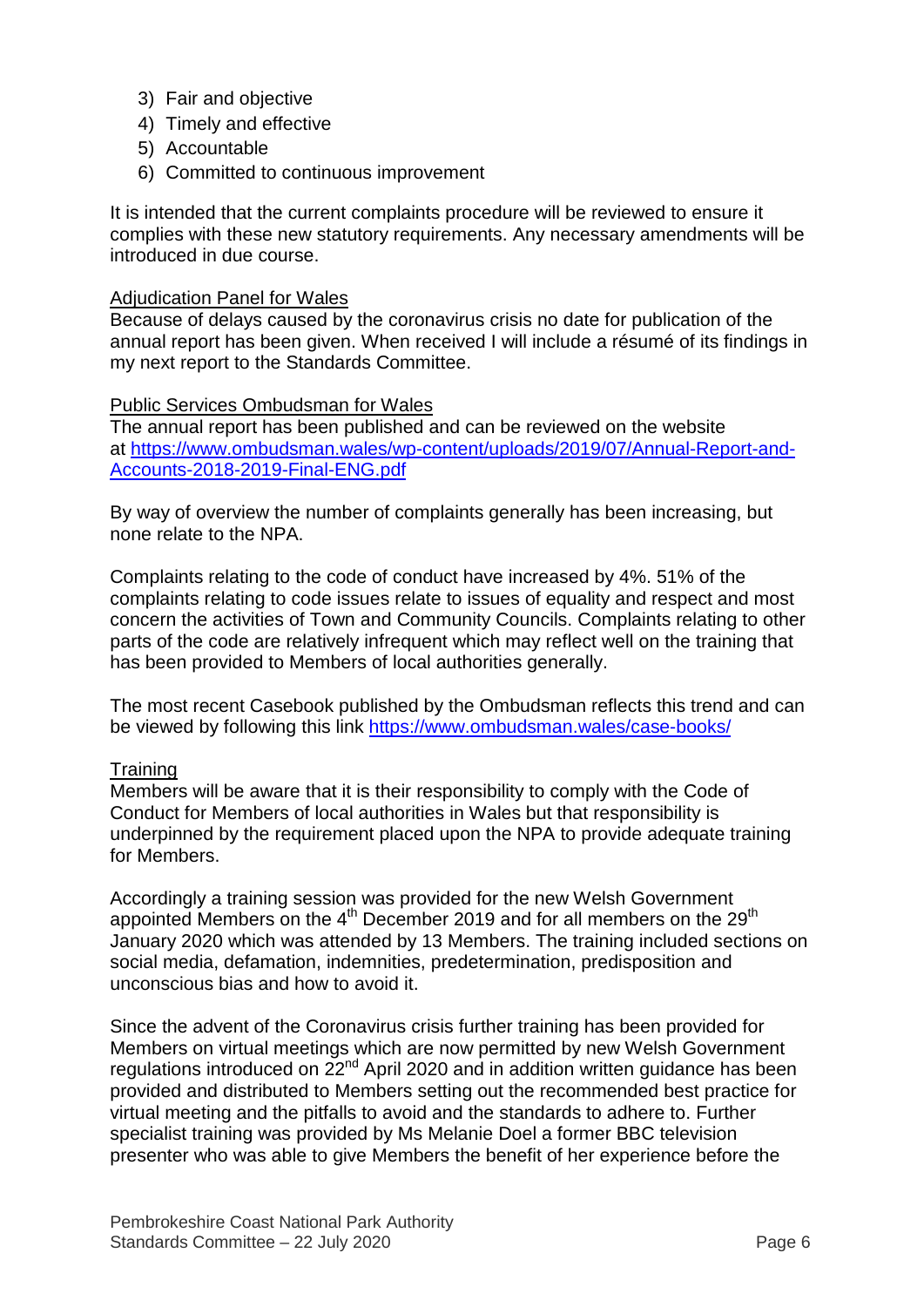camera and the best way to ensure that meetings are seen to be both professional and businesslike.

## **RECOMMENDATION:**

That Members note this report.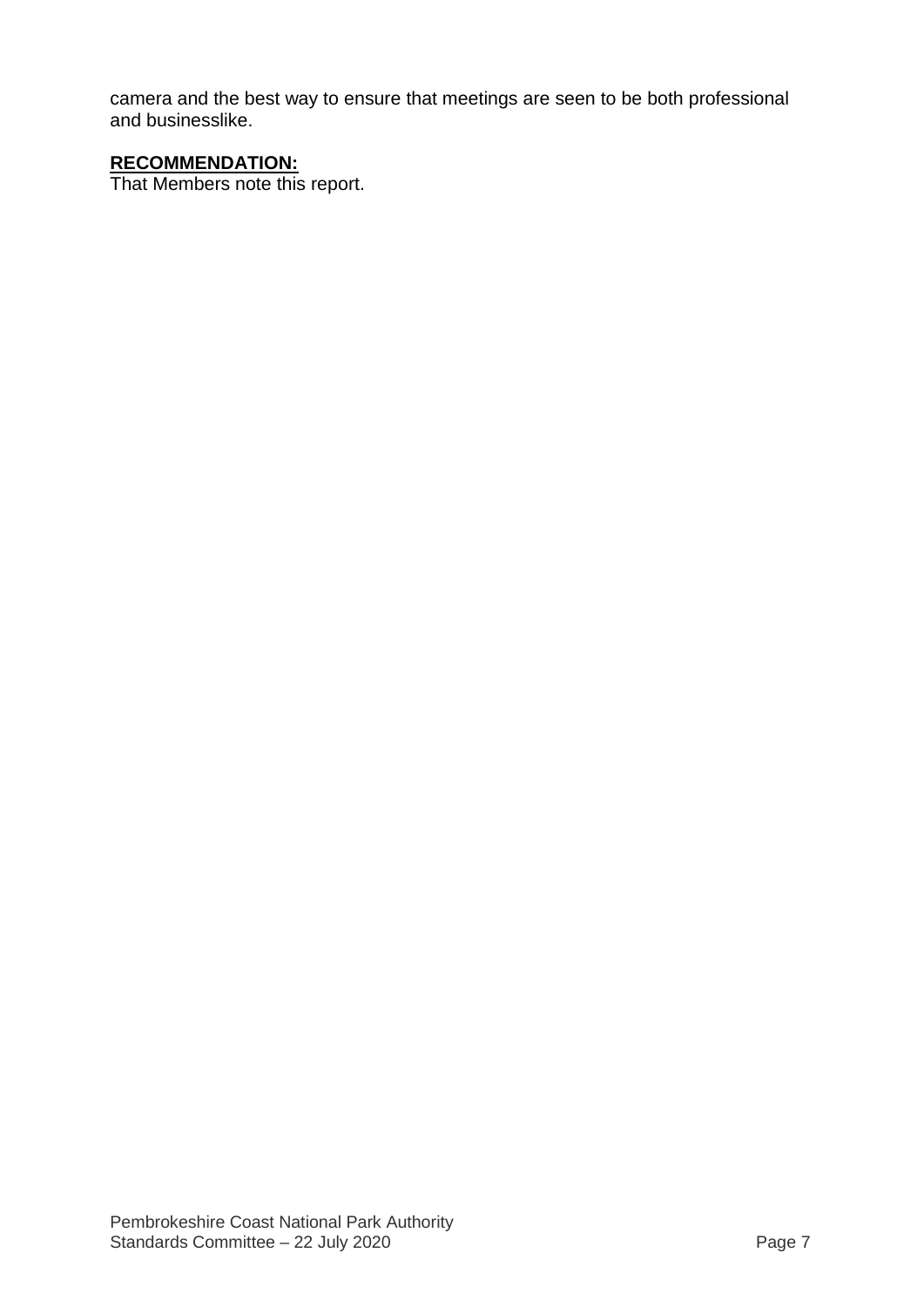# **Report No. 09/20 National Park Authority**

## **REPORT OF THE MONITORING OFFICER**

#### **SUBJECT: NEWPORT LINKS GOLF CLUB**

The role of Monitoring Officer was created by the Local Government and Housing Act 1989 to promote and secure probity in local government.

S5(2) of that Act states that it shall be the duty of the Monitoring Officer, if it at any time appears to him that any proposal, decision or omission by the Authority, by any Committee, or Sub-Committee of the Authority by any person holding any office or employment under that Authority or by any Joint Committee on which the Authority is represented constitutes, has given rise to or is likely to or would give rise to:-

A contravention by the Authority, by any Committee or Sub-Committee of the Authority, by any person holding any office or employment under that Authority or by any such joint Committee of any enactment or rule of law or of any code of practice made or approved by or under any enactment to prepare a report to the Authority with respect to that proposed decision or omission.

It is as a consequence of this legislation that this report has been prepared as I consider the duty to report under S5(2) has been triggered by the circumstances surrounding the sale of 10 accommodation units at Newport Links Golf Club in apparent breach of obligations contained in a S106 TCPA 1990 agreement dated 13.6.2013 made between this Authority and the owner.

#### **Background**

Planning permission (NP/04/316 refers) was granted in 2005 for the extension of Newport Golf Course which included the provision of 13 guest rooms/properties (3 existing and 10 additional) for use in association with the golf course activities. Members approved the development subject to the applicant entering into a Section 106 agreement which required the applicant to carry out the formation and extension of the golf course and the proposed re-enhancement of the existing flats to the satisfaction of the local planning authority prior to the occupation of any of the new serviced accommodation approved. A further covenant was attached to the Section 106 agreement that restricted the disposal of all 13 of the guest rooms other than as an integral part of the golf club. A condition was also attached to the original planning permission (NP/04/316) restricting the use of the 13 guest accommodation units for holiday use only and not for use as permanent habitation.

Subsequently in 2012 an application to modify the Section 106 agreement was made, in which approval was sought to lift the restriction in relation to three original guest bedrooms to enable their disposal/sale. The application was recommended for refusal by officers, as it was considered contrary to policy, and was referred to the Development Management Committee for determination in November 2012. Members approved the application, but due to policy grounds and the provision of

Pembrokeshire Coast National Park Authority National Park Authority – 5 February 2020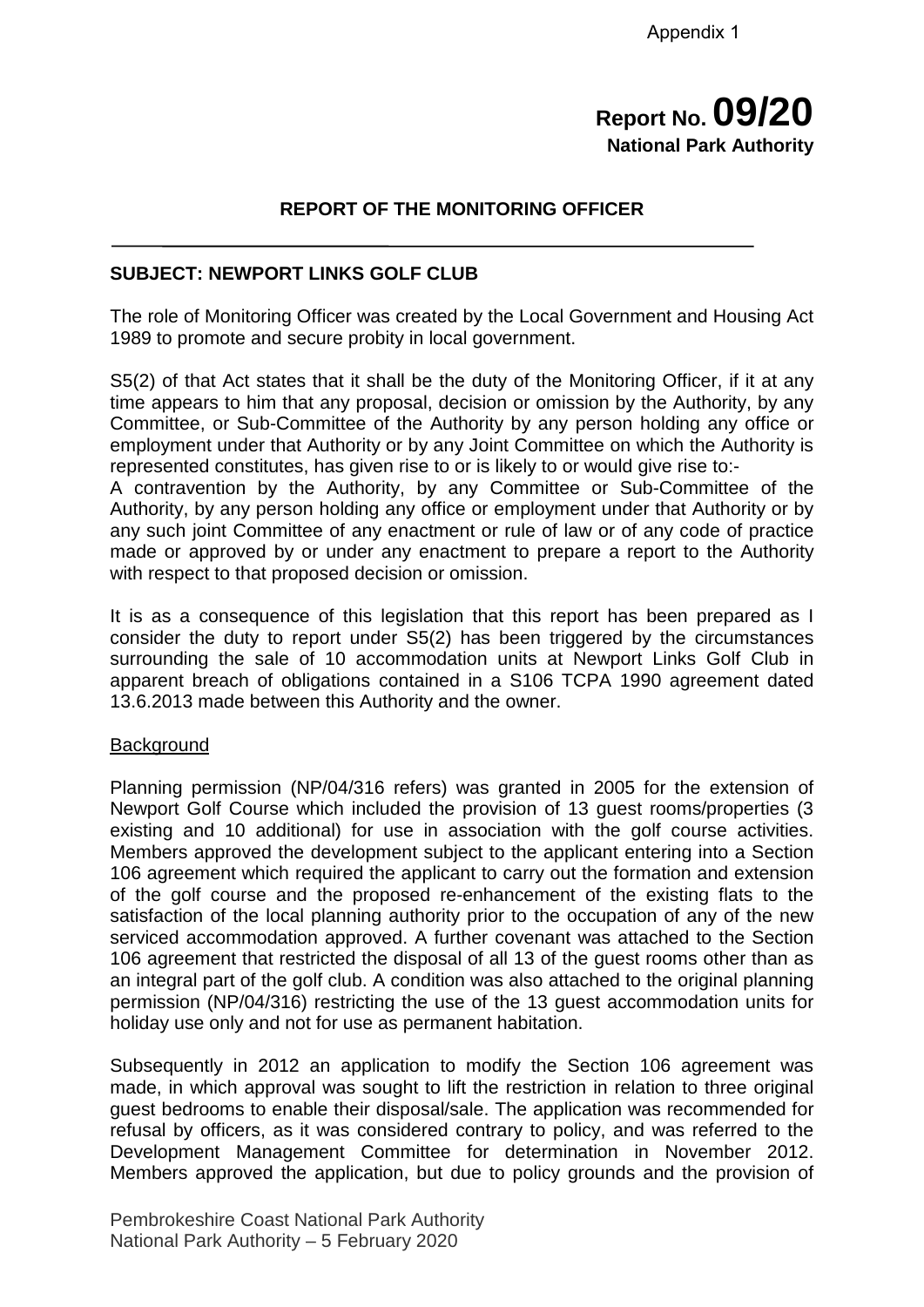development in the countryside, this was subject to monies arising from the sale of the 3 guest rooms/properties being re-invested into the golf club complex rather than providing a contribution to affordable housing and that the 3 properties could only be disposed of by way of lease, a copy of the minutes from that meeting are attached. The earlier Section 106 agreement which formed part of NP/04/316 was discharged as a result of this modification.

Following that meeting officers instructed solicitors to work with the applicant's solicitor to draft the S106 agreement. Several iterations of the S106 Agreement were exchanged which included the clause requested by Members in respect of the reinvestment.

On 9<sup>th</sup> April 2013 a final draft was forwarded from the applicant's solicitor which identified 4 changes in a covering e-mail. The listed changes were checked and agreed by the firm of solicitors instructed by the Authority and the S106 was signed and modified. However, it has recently come to officer's attention that a further change was made to the draft S106 agreement by the applicant's solicitor. This change was not listed within the schedule of changes by the applicant's solicitor in his e-mail of 9<sup>th</sup> April 2013. This change was the removal of two words 'other than' from the relevant clause in the S106 Agreement. The removal of these two words from the clause has resulted in the ability of the landowner to dispose of 10 of the properties without having to re-invest the monies in the golf course/club, as per Members instructions.

#### **Relevant Planning History**

| NP/04/316  | Extension & re-arrangement of clubhouse accommodation; re-<br>modelling of existing flats; extension of driving range shelter,<br>guest rooms, link flat and golf pro-accommodation, extension of<br>golf course to 18 holes. Approved 14 <sup>th</sup> March 2006. |
|------------|---------------------------------------------------------------------------------------------------------------------------------------------------------------------------------------------------------------------------------------------------------------------|
| NP/05/479  | Change of Use from agricultural land to golf course. Approved<br>14 <sup>th</sup> March 2006.                                                                                                                                                                       |
| NP/06/279  | Change of Use to golf course. Approved 25 <sup>th</sup> May 2007.                                                                                                                                                                                                   |
| NP/12/0449 | To lift the occupancy restriction to enable the disposal/sale of<br>units 1, 3 and 4 in Block One. Approved 13 <sup>th</sup> June 2013.                                                                                                                             |
| NP/13/0362 | Change of Use from redundant golf equipment store to<br>kitchen/dining room as an extension to existing ground floor<br>residence. Approved 13 <sup>th</sup> September 2013.                                                                                        |
| NP/16/0297 | Conversion of 2 guest rooms to a single self-contained holiday<br>accommodation unit - part retrospective. Approved 22nd<br>September 2016.                                                                                                                         |

NP/19/ 0382/S73 - Variation of Condition 11 of Planning Permission NP/04/316 to allow change of use from Manager's accommodation to holiday unit

Pembrokeshire Coast National Park Authority National Park Authority – 5 February 2020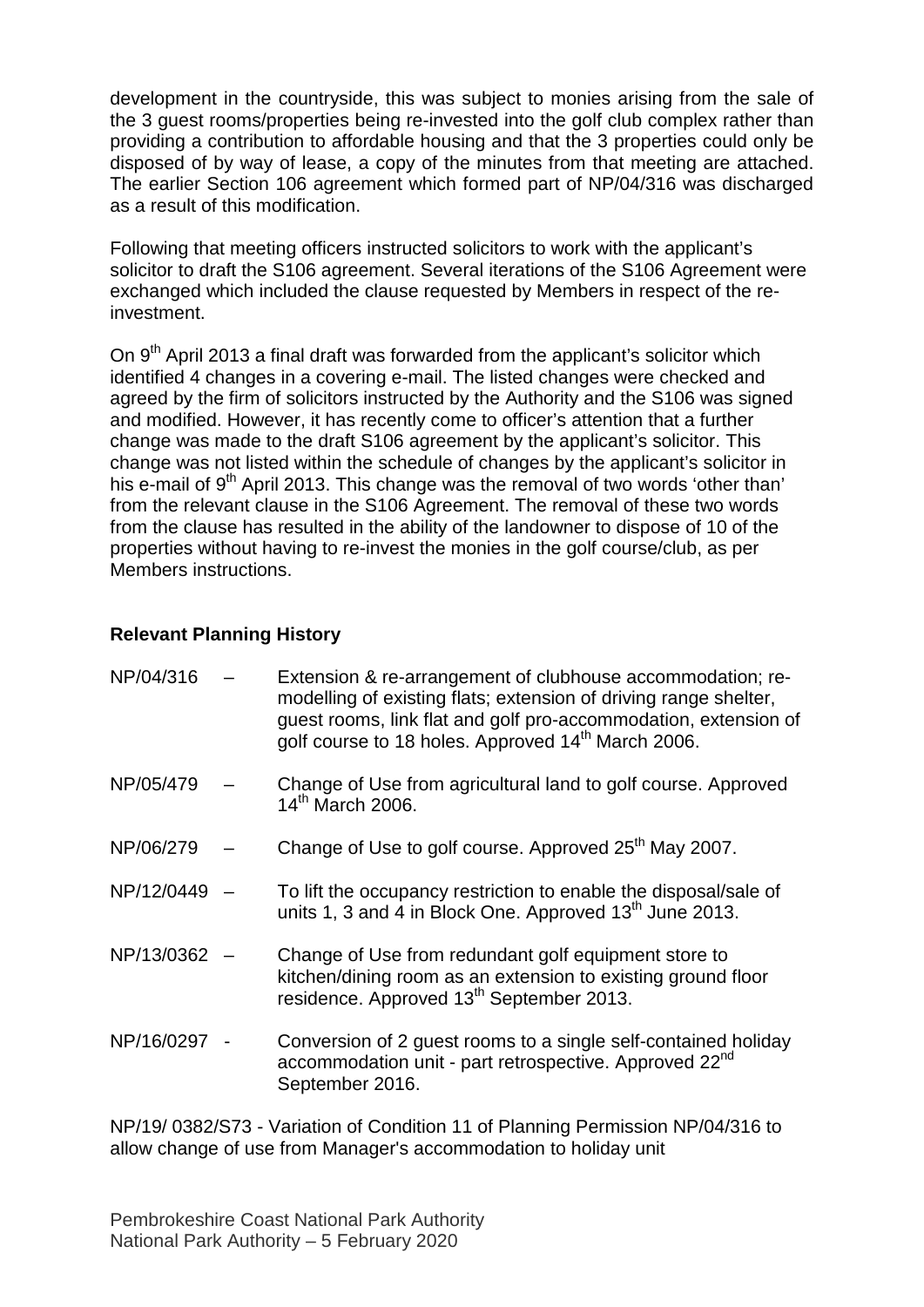The Authority instructed independent counsel to advise on the planning implications of this matter

Whilst the circumstances of the execution of the document has awarded an unexpected windfall profit to the owner, neither the Authority nor the public has suffered any pecuniary loss because of it. As a consequence any action which the Authority might have available to it must be viewed from that perspective.

Counsel has considered remedies in both Public Law (judicial review, revocation of planning permission) and in private law.

So far as Judicial Review and Revocation is concerned, neither is an attractive option, firstly because too much time has elapsed and therefore limitation issues arise and so far as revocation is concerned, the Court would not revoke the planning consent when 3<sup>rd</sup> parties, acting in good faith and at arms-length have purchased all the 10 units.

It might be possible to bring an action in tort (a wrongful act for which a civil action for damages may be brought) but again as the Authority has suffered no pecuniary loss, there is no benefit in pursuing that option as there is always a risk that an action might not succeed and therefore the Authority itself could be at risk as to costs.

An action in professional negligence against Solicitors instructed by the Authority is likely to succeed as liability will in all probability be conceded. However in the absence of a pecuniary loss having been incurred that remedy too is without real merit.

#### **Summary**

The effect of the error in the s106 Agreement means that the decision of the Development Management Committee has not been implemented, hence my decision to prepare this report under S5. However the situation which has resulted in this Report is very unusual in that there is no evidence of any impropriety or error on the part of the Authority itself. Consequently I cannot see that there are any steps that can be taken or procedures or policies that could be introduced that would reduce or eliminate the risk of a repetition.

#### *Recommendation*

*That the contents of this report are noted.*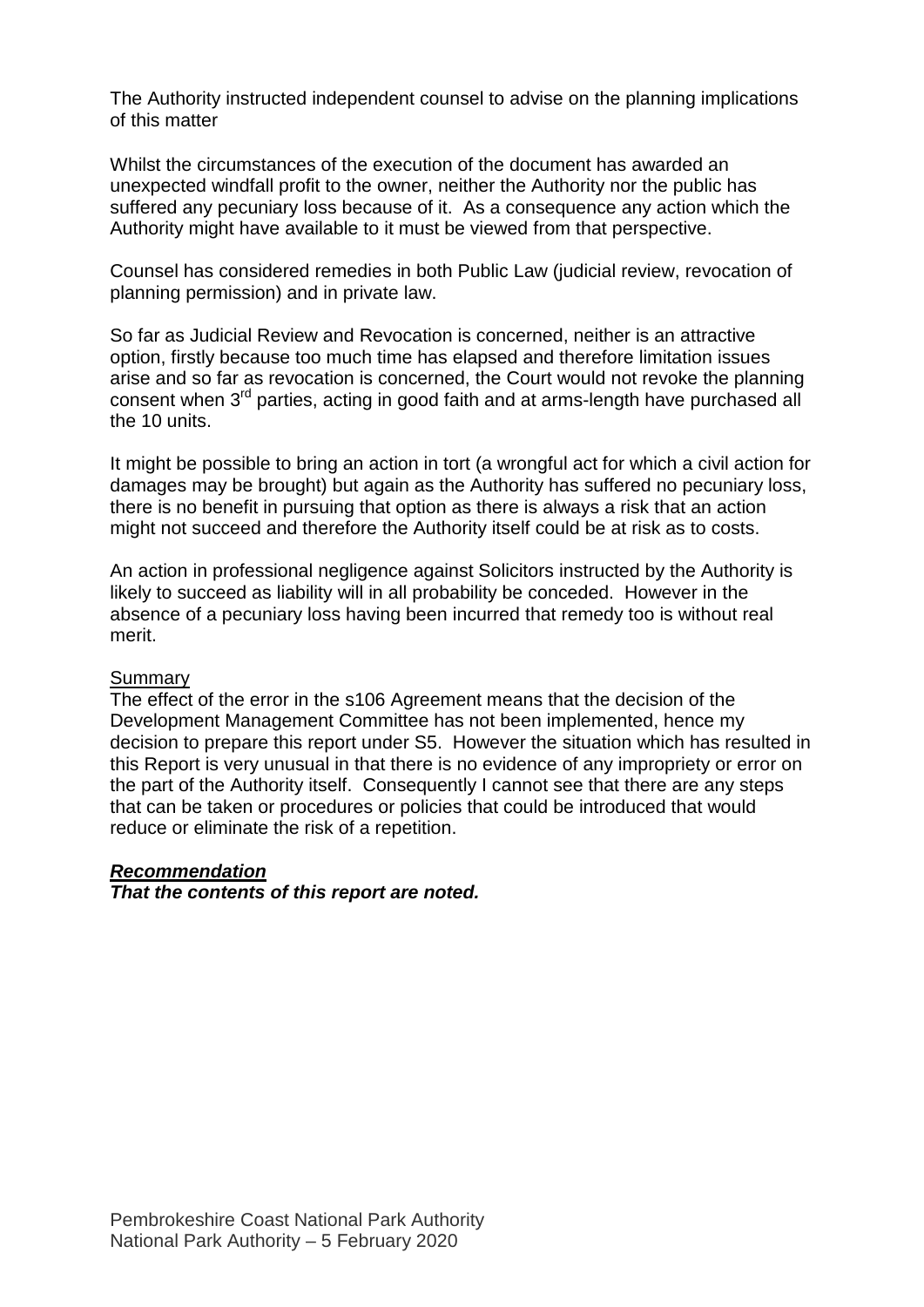Pembrokeshire Coast National Park Authority Development Management Committee 21 November 2012 Extract from the report of the meeting

(d) REFERENCE: NP/12/0449 APPLICANT: Mr C Noott PROPOSAL: To lift the occupancy restriction to enable the disposal/sale of units 1,3 and 4 in Block One LOCATION: Newport Golf Club, Newport, Pembrokeshire

The application sought the modification of the Section 106 obligation imposed on planning permission NP/04/316 to remove the occupancy restriction imposed on Flats 1, 3 and 4 Dormy House to enable their disposal/sale separately from the overall golf course.

Members were reminded of the planning history of the site and that an informal request seeking the modification of the Section 106 Obligation as above had been made in August 2011. This had been considered by the Committee in September 2011 when it was resolved to refuse the modification. It was also resolved that should a formal application be received for modification of the obligation that this should be dealt with by the Committee. It was the formal application for modification of the obligation that was the subject of the report before them that day.

The report considered the main issues, which in this case were whether modification of the planning obligation would meet adopted planning policy; whether the planning obligation continued to meet the requirements of Circular 13/97; and other material considerations that would support modification of the obligation.

Officers considered that the request for a modification had not been justified and the original obligation should remain on policy grounds and having regard to national policy advice. It was not considered that other material considerations would justify the modification of this obligation contrary to long and well established national and local policy. In addition the economic gains that were presented in the application were not considered to be sufficiently compelling or with a high level of surety that would justify the release of this accommodation from the original Section 106 requirements. The application was therefore recommended for refusal.

Mr Chris Noot, the applicant, then addressed the Committee. He wished to point out that no new building work was being proposed, neither were there any variations or alterations to the existing buildings. The Club simply wished to dispose of the suites, which were difficult to let out to visitors because of their layout; an occupancy rate of 30% was typically achieved on these flats, compared to 80% on others in the complex. It was intended to re-invest the capital into the business to make what was excellent even better. More integrated landscaping would be undertaken to improve the course to championship level. This, together with its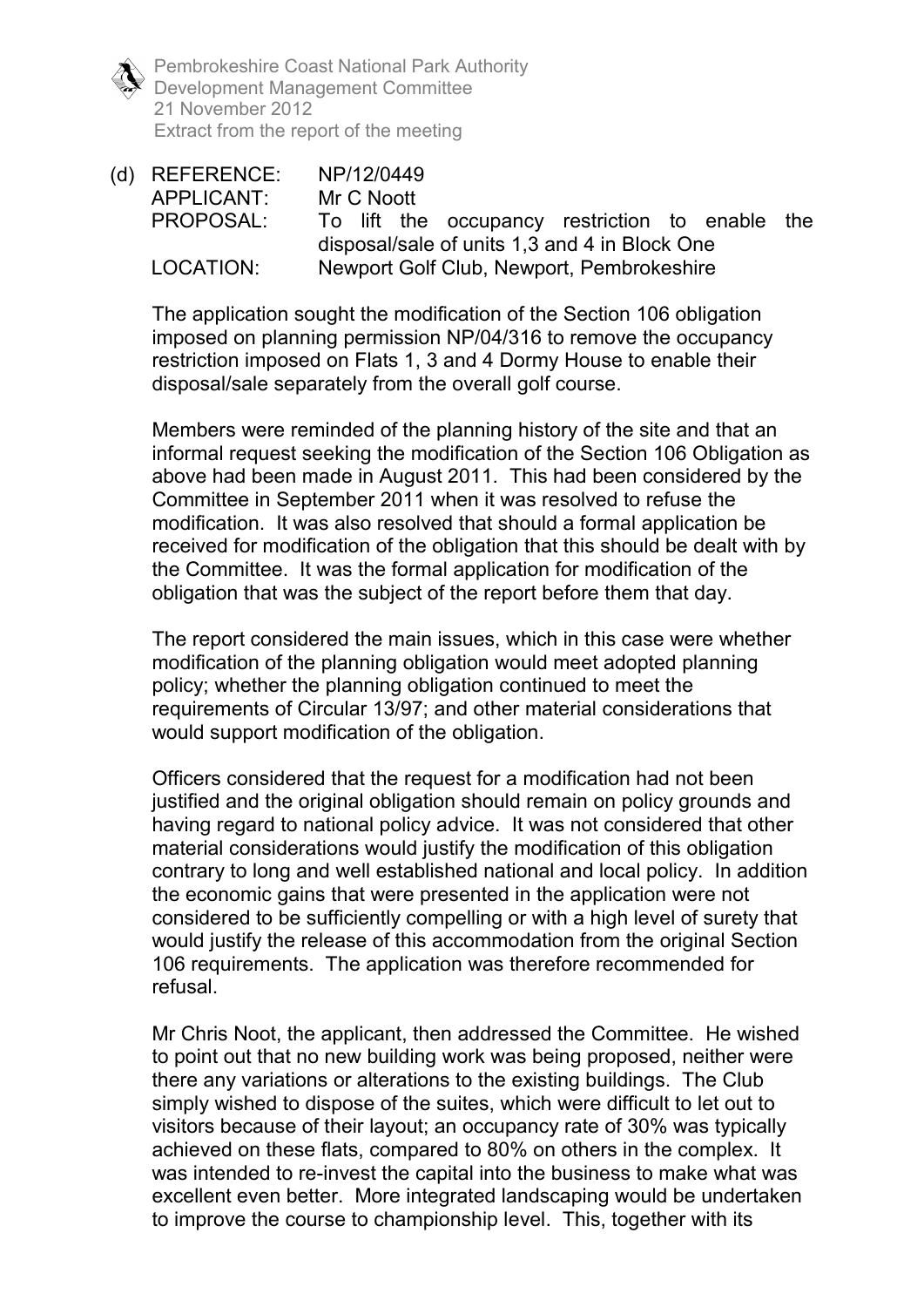

Pembrokeshire Coast National Park Authority Development Management Committee 21 November 2012 Extract from the report of the meeting

location, would attract many more visitors. There would be great social and economic benefits to contractors and employees with a long term gain of 6 full time jobs in the first year and more in the second year. This had huge potential to benefit the local economy. He had hoped that the proposals would be welcomed subject to the undertakings made, and didn't think that control of the buildings would be lost. The business took its responsibilities seriously, and endeavoured to do things right; a discounted membership was offered to members of the armed services and the course was opened on 14 times in the previous year for charity events. Mr Noot went on to say that his grandchildren attended the local school and that it made him sad to think that it was inevitable that they would have to leave Newport when they grew up in order to find careers. What was needed was a strong local economy – the two mainstays of agriculture and tourism were both struggling and North Pembrokeshire needed all the help it could get. On that basis he hoped Members would support the application.

One of the Members began by saying that he recalled the debate when the application was first considered by the Committee and did not think that anything had changed in that time. He supported the S106 Obligation and moved the recommendation.

Other Members, however pointed out that the application did not seek to remove the S106 Obligation or make any external changes. The applicant had advised that ongoing maintenance of the flats would be covered in the lease. The money raised by sale of the property would allow investment which would create employment and bring the course into the twenty first century; this was vital to an area like Newport which was dependent on the tourism industry. Local business would carry out the work and this would also benefit the local economy. They pointed out that the Authority had an economic responsibility and that refusal would damage the ability of the Club to obtain Championship status and thereby harm the social and economic wellbeing of the area. They considered that the S106 obligation had done its job in ensuring that the proposal benefitted the local economy and that although the contribution made by these flats was less than had been expected, a long term contribution could still be made through the release of capital and through the owners' use of the facilities. This would all serve to support the sustainability of the business. Approval of the application was therefore moved and seconded.

The Head of Development Management said that she supported Members in considering the social and economic wellbeing of the area and this was central to the original grant of planning permission. At that time, the Club had said that the flats were necessary for their future. There was no surety that releasing the flats from the agreement would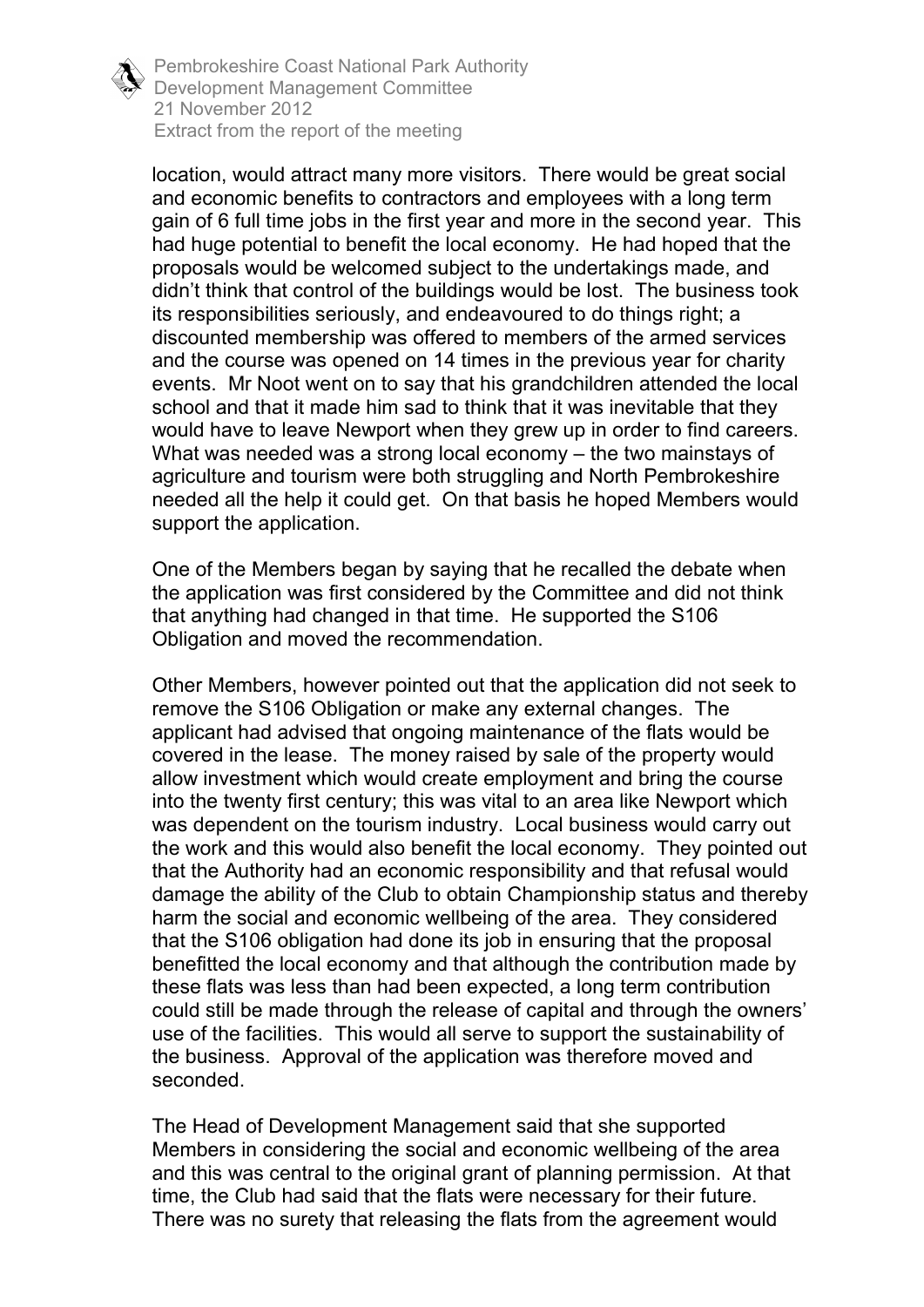

Pembrokeshire Coast National Park Authority Development Management Committee 21 November 2012 Extract from the report of the meeting

have the effect that Members wanted, and there was no guarantee of reinvestment. Any agreement on maintenance would be a gentlemen's agreement with no means of enforcement. She was also concerned that if the Club were successful, further development would be requested at this sensitive location. It would also be more difficult to resist the release of other accommodation on the site. She reminded Members that the Committee had resolved to refuse the request in 2011 and she questioned what had materially changed since that time.

The Solicitor went on to clarify the legal position regarding modification of S106 Obligations – this could only be done if it no longer served a useful purpose, or if it continued to have a purpose but the purpose would be served equally well if the obligation were removed. Officers had given advice that neither of these tests were met.

Other Members agreed that it was difficult to get the right balance between the economy and policy, however officers had set out sound planning reasons for retention of the Obligation and these were still valid. Also the National Park's principle purpose was conservation and the duty to consider the social and economic wellbeing was a secondary consideration. The message that would be sent out to other businesses in the National Park that the Authority was happy to set aside its policy on development in the countryside would set a dangerous precedent.

Before taking a vote on the amendment, to approve the application, Members agreed that the Section 106 Obligation should be amended to require the capital raised to be re-invested into the Golf Club.

## **DECISION: That the application be approved subject to amendment of the S106 Obligation to require the capital raised to be re-invested into the Golf Club.**

As the decision had been taken contrary to the Officer's Recommendation, the Head of Development Management advised that she would be discussing with the Chief Executive whether the application should be subject to the Authority's cooling off procedure. She also required reasons from the Members why the application had been approved. These were given as compliance with Policy 1 of the Local Development Plan that there would be no negative impact as this was an existing development. It therefore followed that the Authority had a duty to promote the social and economic wellbeing of the area. Members also considered that while the agreement continued to serve a useful purpose, it would serve that purpose equally well if it had effect subject to the modifications approved.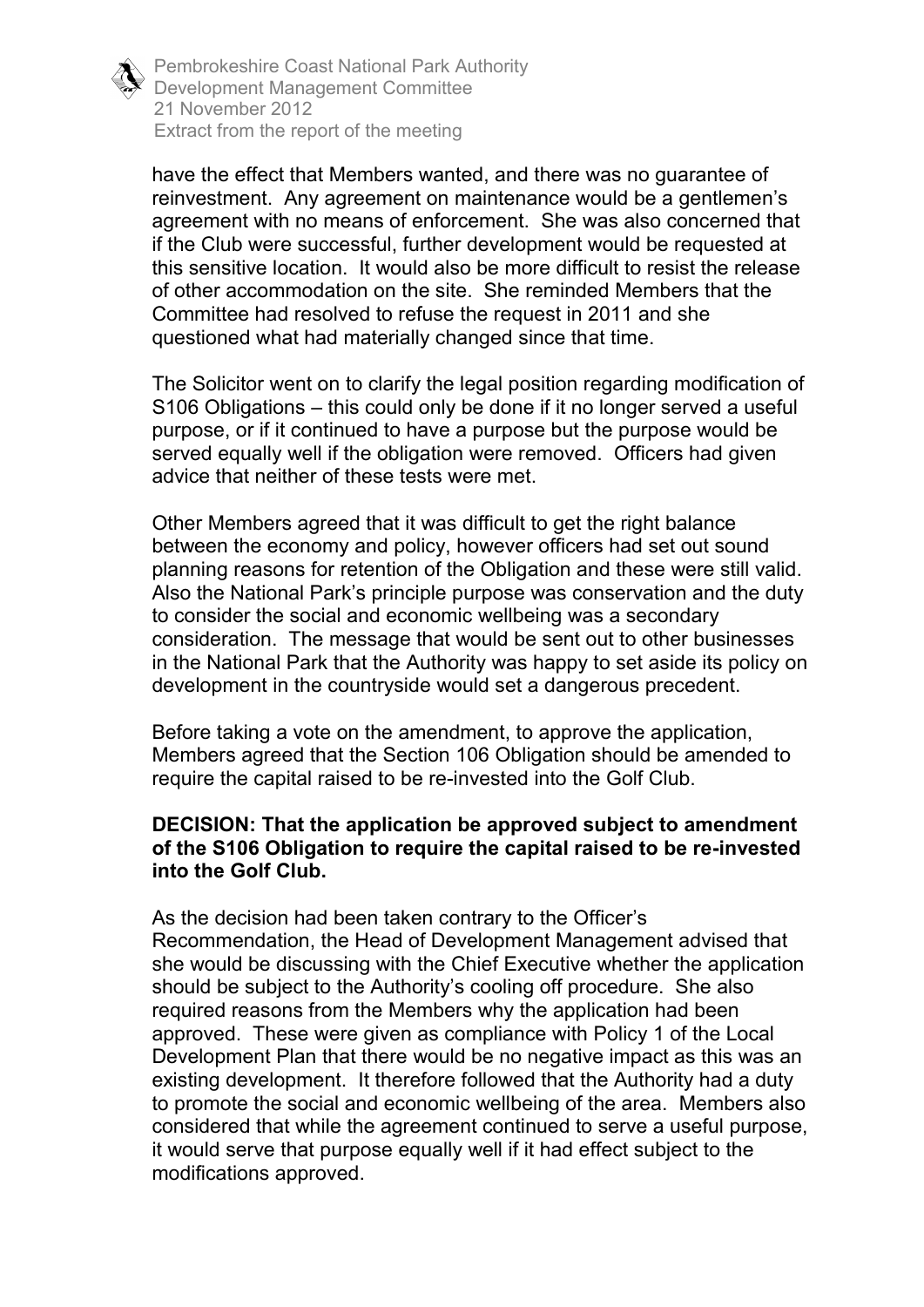Pembrokeshire Coast National Park Authority Development Management Committee 19 December 2012 Extract from the report of the meeting

(a) REFERENCE: NP/12/0449 APPLICANT: Mr C Noott PROPOSAL: To lift the occupancy restriction to enable the disposal/sale of units 1, 3 and 4 in Block One LOCATION: Newport Golf Club, Newport

Members were reminded that this application had been reported to the November meeting of the Development Management Committee when it was resolved to approve the modification the existing planning obligation by agreement entered into under section 106 of the Town and Country Planning Act 1990 subject to a variation to the agreement being negotiated that required any monies arising from the sale of the flats to be re-invested into the golf course and club. Officers considered that such a modification would be a significant departure from the adopted Local Development Plan and as such had instigated a 'cooling off' period of one month, in accordance with the Authority's agreed protocol on departure applications, prior to a final decision being made.

There was no requirement to refer the modification to the Welsh Government and the application was now brought back to the Committee for a final decision.

However officers remained of the opinion that the modification sought was contrary to the Development Plan and again recommended refusal.

The Head of Development Management said at the meeting that she was aware that Members had received a letter from the applicant and had noted the content, however she wished to clarify that she had not been questioning the applicant's integrity but wishing to ensure that decisions were made in line with formal procedures and policy.

A number of Members stated they had not changed their opinion, and approval of the modification requested was moved and seconded. One Member asked how the Authority would ensure that the capital raised would be re-invested in the Golf Club, and the Head of Development Management replied that the Solicitor would be working with the Authority and the applicant to agree a revised S106 Agreement setting out a package of works to be undertaken. A further report would be made to the Committee in due course setting out what agreement had been reached.

Other Members reiterated their objection to the modification of the agreement on the basis that a dangerous precedent would be set by allowing accommodation in the Countryside.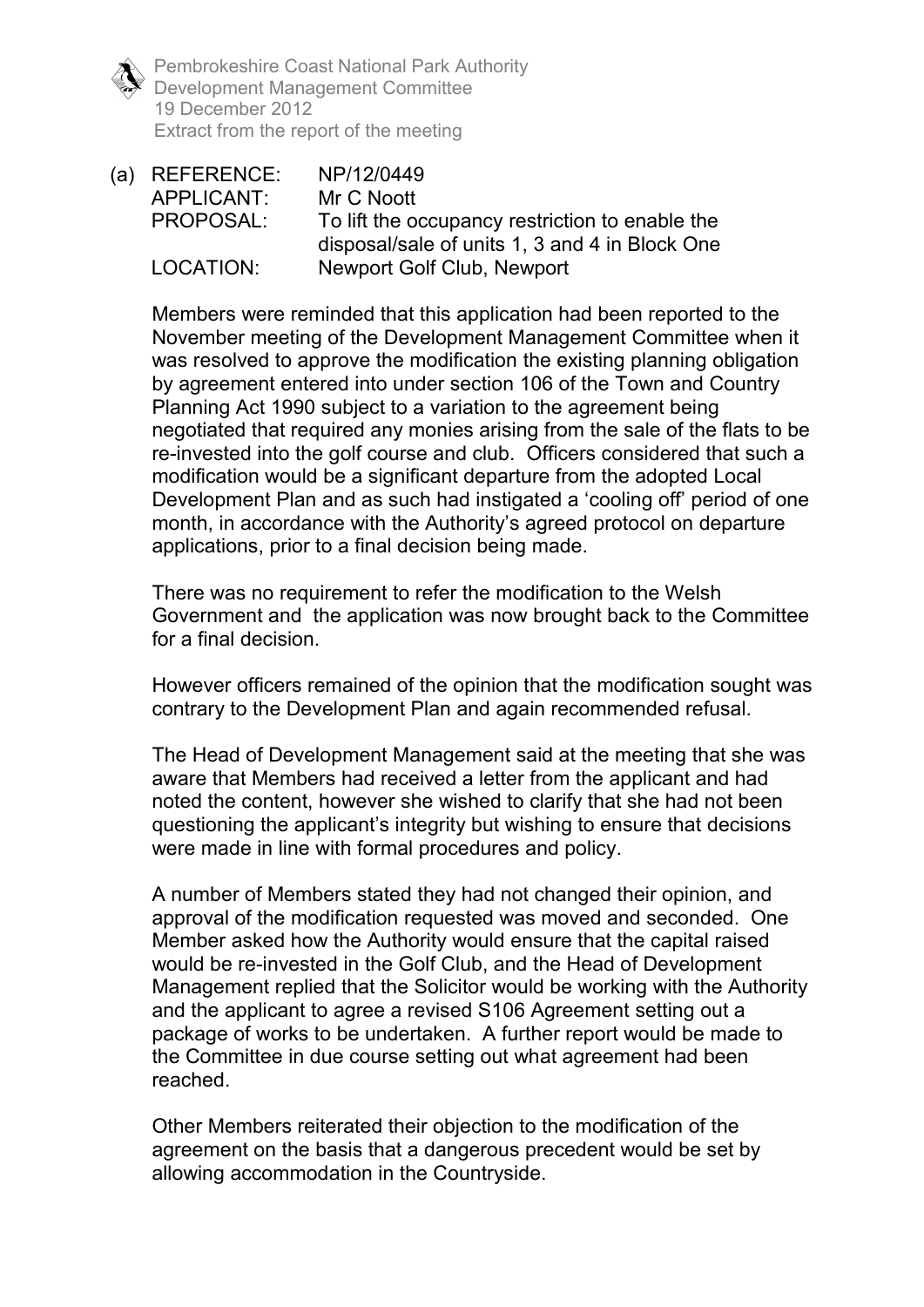The Solicitor invited the Members, if they remained minded to grant approval, to consider a resolution in the following terms which would enable the existing planning obligation to be re-negotiated with the applicant:

- (i) The existing obligation continues to serve a useful purpose of controlling residential use in the open countryside.
- (ii) The Committee is nevertheless minded to agree to the modification of the obligation to allow the disposal by way of lease for residential use of Flats 1, 3 and 4 Dormy House subject to being assured that the proceeds will be applied to the further development of the facilities of the Newport Golf Club.
- (iii) Accordingly, to instruct officers:
	- a) to enter into discussions with the applicants regarding the exact terms of modification of the existing obligations in the light of the views expressed by the Committee;
	- b) to consider whether any other provisions of the obligation can now be discharged as having been fulfilled
- (iv) Officers are asked to report the results of the discussions back to the Committee.

Those who had proposed and seconded approval of the application declared themselves happy with the proposed wording and moved and seconded the wording.

A recoded vote was taken on this revised motion with the following result:

For: Mr D Ellis, Councillor P Harries, Councillor M James, Councillor R Kilmister, Councillor A Lee, Councillor RM Lewis, Councillor P Morgan, Councillor R Owens

Against: Mr A Archer, Councillor JA Brinsden, Councillor L Jenkins, Councillor D Rees, Councillor M Williams

Members confirmed that the reasons for agreeing the modification remained unchanged from those given at the previous meeting of the Committee namely: compliance with Policy 1 of the Local Development Plan that there would be no negative impact as this was an existing development. It therefore followed that the Authority had a duty to promote the social and economic wellbeing of the area. Members also considered that while the agreement continued to serve a useful purpose, it would serve that purpose equally well if it had effect subject to the modifications approved.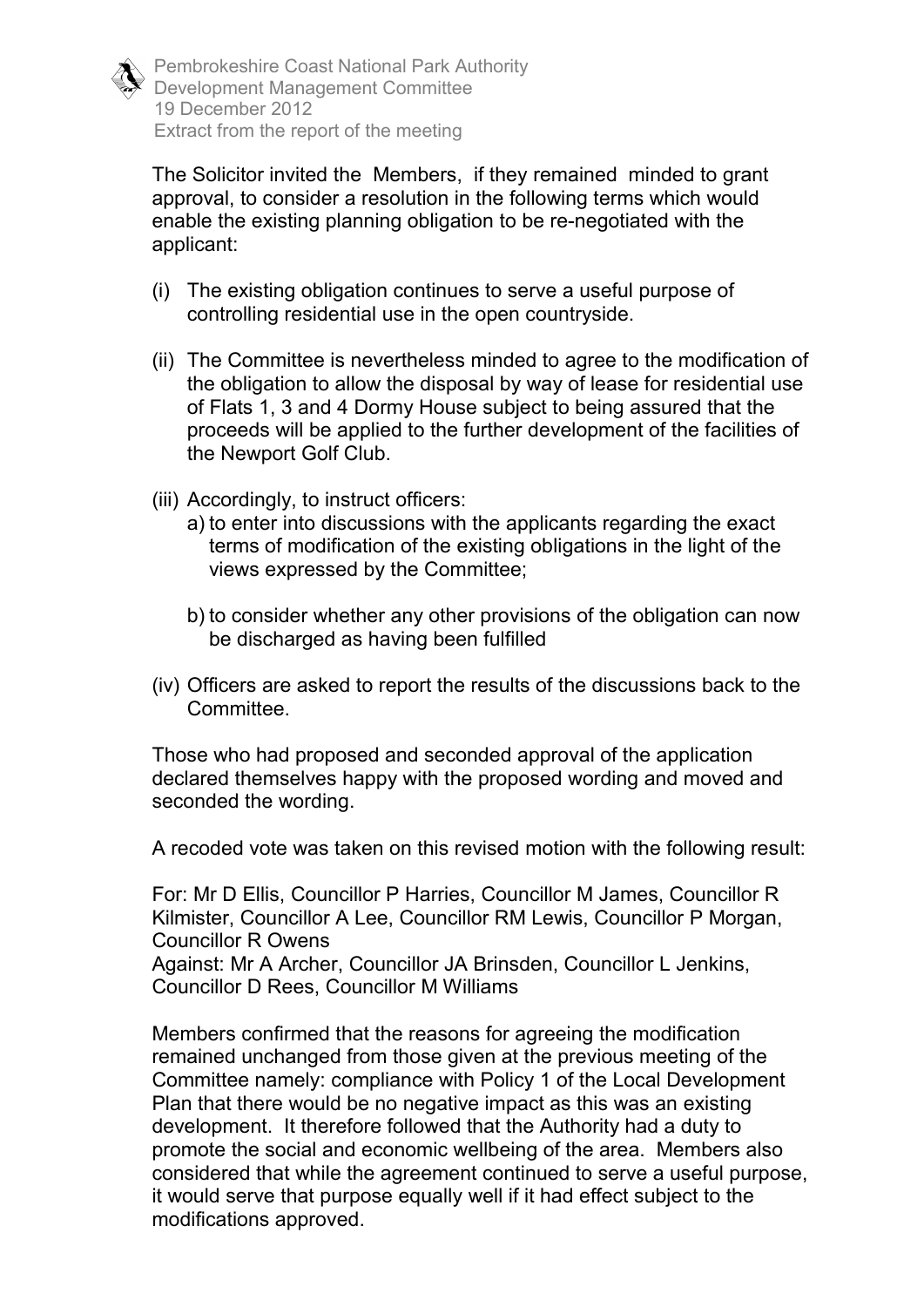

Pembrokeshire Coast National Park Authority Development Management Committee 19 December 2012 Extract from the report of the meeting

## **DECISION:**

- **(i) The existing obligation continued to serve a useful purpose of controlling residential use in the open countryside.**
- **(ii) The Committee was nevertheless minded to agree to the modification of the obligation to allow the disposal by way of lease for residential use of Flats 1, 3 and 4 Dormy House subject to being assured that the proceeds would be applied to the further development of the facilities of the Newport Golf Club.**
- **(iii) Accordingly, officers were instructed:** 
	- **a) to enter into discussions with the applicants regarding the exact terms of modification of the existing obligations in the light of the views expressed by the Committee;**
	- **b) to consider whether any other provisions of the obligation could now be discharged as having been fulfilled**
- **(iv) The results of the discussions should be reported back to the Committee.**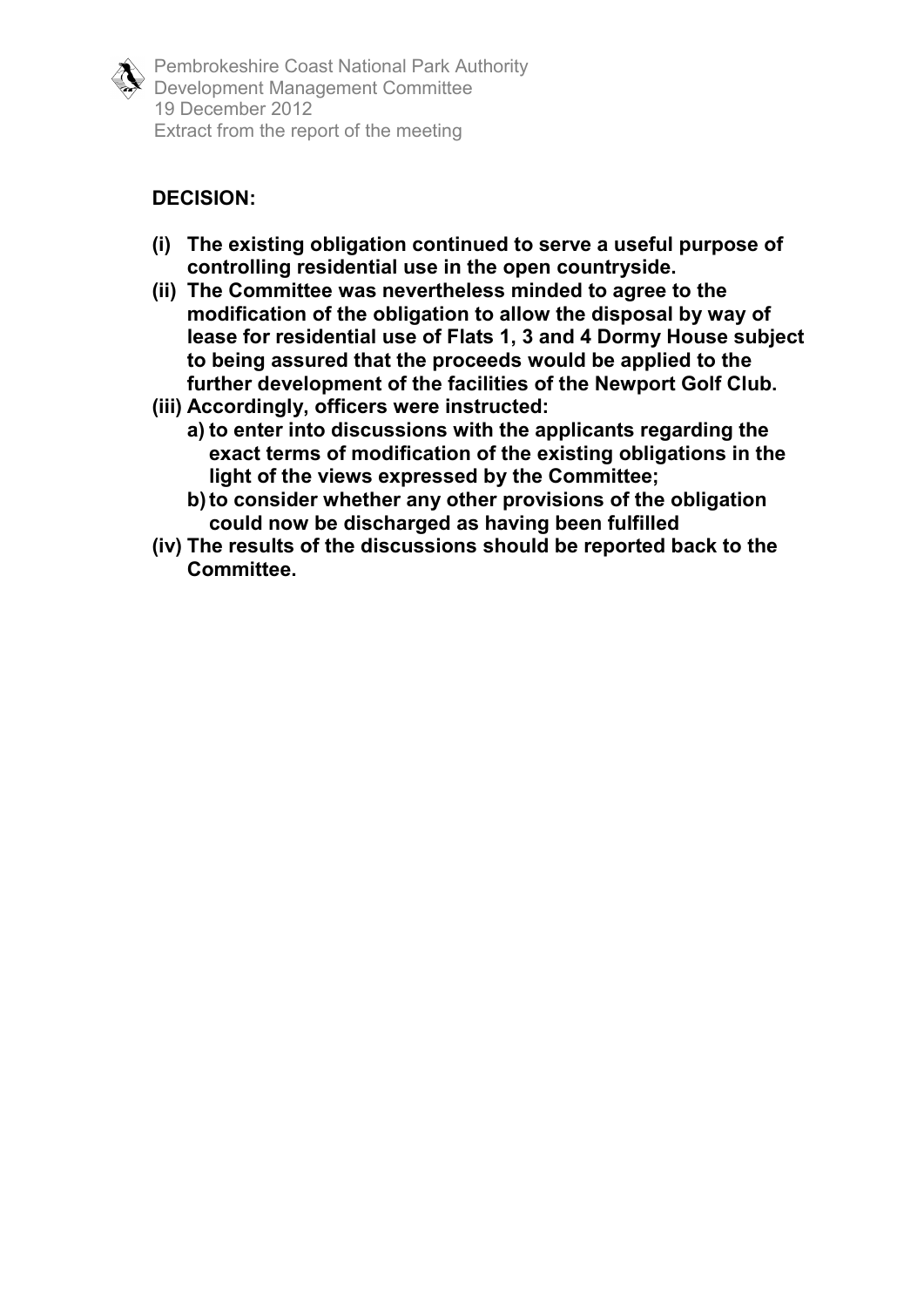## **Report No. 26/20 National Park Authority**

## **REPORT OF MONITORING OFFICER**

#### **SUBJECT: INDEPENDENT MEMBERS OF THE STANDARDS COMMITTEE**

#### **Background**

Members will recall that, at the meeting of the National Park Authority held on the 11<sup>th</sup> December 2019, it was resolved to increase the number of Independent Members on the Authority's Standards Committee to four. As a result of that decision – and the fact that the previous Chair's term of office had come to an end – two vacancies had been advertised in the local press, in accordance with Regulation 13 of the Standards Committees (Wales) Regulations 2001 ("the Regulations").

Regulations 15 and 16 state that a Panel must be established to consider all applications received, and to make a recommendation to the Authority. Regulation 16 also states that the Authority must have regard to the recommendation(s) of the Panel. Sixteen applications were received in total and, following a rigorous shortlisting exercise, the Standards Committee Appointments Panel agreed to invite six candidates for interview. These were undertaken over two days;  $28<sup>th</sup>$  January and the  $11<sup>th</sup>$  February 2020, the minutes of which are to be found on the agenda for this meeting.

The Panel recommends that Ms Wendy Taylor and Mr Phillip Davies be appointed as Independent Members of the Standards Committee with effect from the 2<sup>nd</sup> April 2020. The appointments are for a period of 5 years.

#### **RECOMMENDATION:**

**Under Regulation 16(2) of the Standards Committee (Wales) Regulations 2001, Members are invited to consider and have regard to the recommendation of the Standards Committee Appointments Panel and complete the appointment process of Ms Taylor and Mr Davies for a period of five years with effect from the 2nd April 2020 and in accordance with the terms and conditions set out in Appendix 1.** 

Background Documents Standards Committee (Wales) Regulations 2001

*(For further information, please contact Mrs Janet Evans, Administration & Democratic Services Manager and Deputy Monitoring Officer)*

Pembrokeshire Coast National Park Authority National Park Authority – 6 May 2020